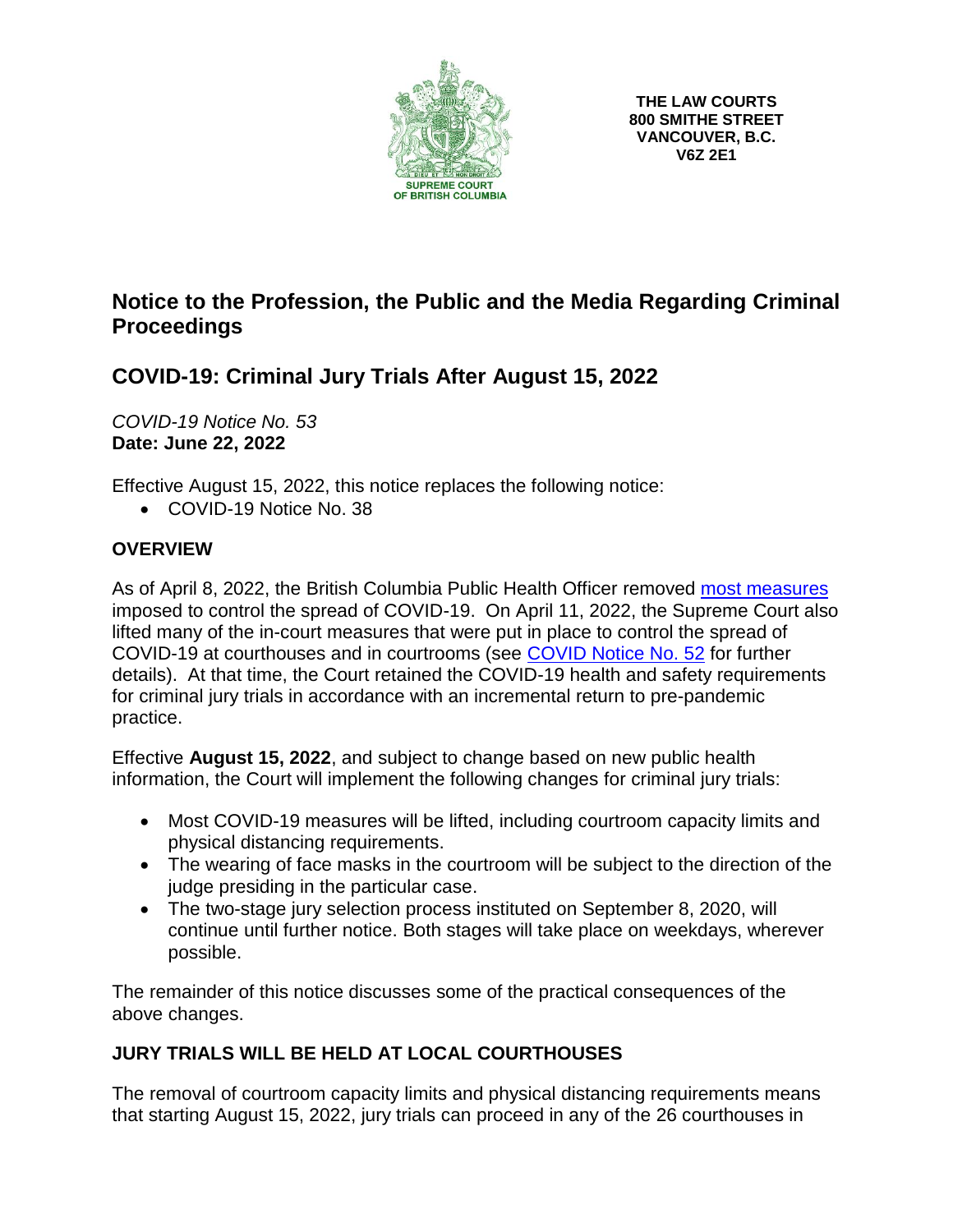which the Court has criminal jury courtrooms. Jury trials scheduled to begin after August 15, 2022 that were moved to different court locations because local courthouse facilities could not suitably accommodate physical distancing will remain in the locations where they are currently scheduled, subject to an order of the Court. For scheduling and other reasons, including the lead time required for the jury summons process, these trials cannot easily be moved back to the local courthouses.

For the sake of consistency, all health and safety measures will remain in place for any jury trials already in progress on August 15, 2022, subject to the direction of the trial judge.

## **THE JURY SELECTION PROCESS**

Subject to the discretion of the presiding judge, after August 15, 2022, jury selection will continue to be conducted in two stages, on two separate dates, as described below.

The jury panel will consist of those jurors who have received juror summonses and who have responded to confirm that they will attend.

## Stage 1: Drawing the Cards

Stage 1 of the jury selection process will take place in court with counsel and the accused person present, approximately two days before stage 2. In order to reduce the number of people present, the jury panel will not attend stage 1.

At stage 1, the court clerk will draw, one by one in a random selection, cards with the juror numbers of all of the members of the jury panel, and the numbers will be recorded in the sequence that they are drawn.

The jury selection will then be adjourned to the selection date (stage 2).

### Stage 2: Individual Jury Panelists are Challenged, Excused, Stood By, or Sworn/Affirmed as Jurors

Following stage 1 and before stage 2, the members of the jury panel will be assigned to groups of approximately 30 or more according to the order in which their numbers were drawn at stage 1. The size of each group will generally depend on the available space in the courthouse where the jury selection will take place. Members of the jury panel will be advised of the time at which their group is to attend for the stage 2 court appearance.

Starting August 15, 2022, the stage 2 process will generally take place on a weekday instead of a weekend as was the practice when COVID-19 courthouse capacity limits were in place.

At stage 2, counsel and the accused person will be present in the courtroom. The members of the jury panel will attend at the appointed times. The judge, who will be the same judge as presided at the stage 1 random selection, will make opening remarks to the first group of jurors. Then members of the first group will be re-called in the order